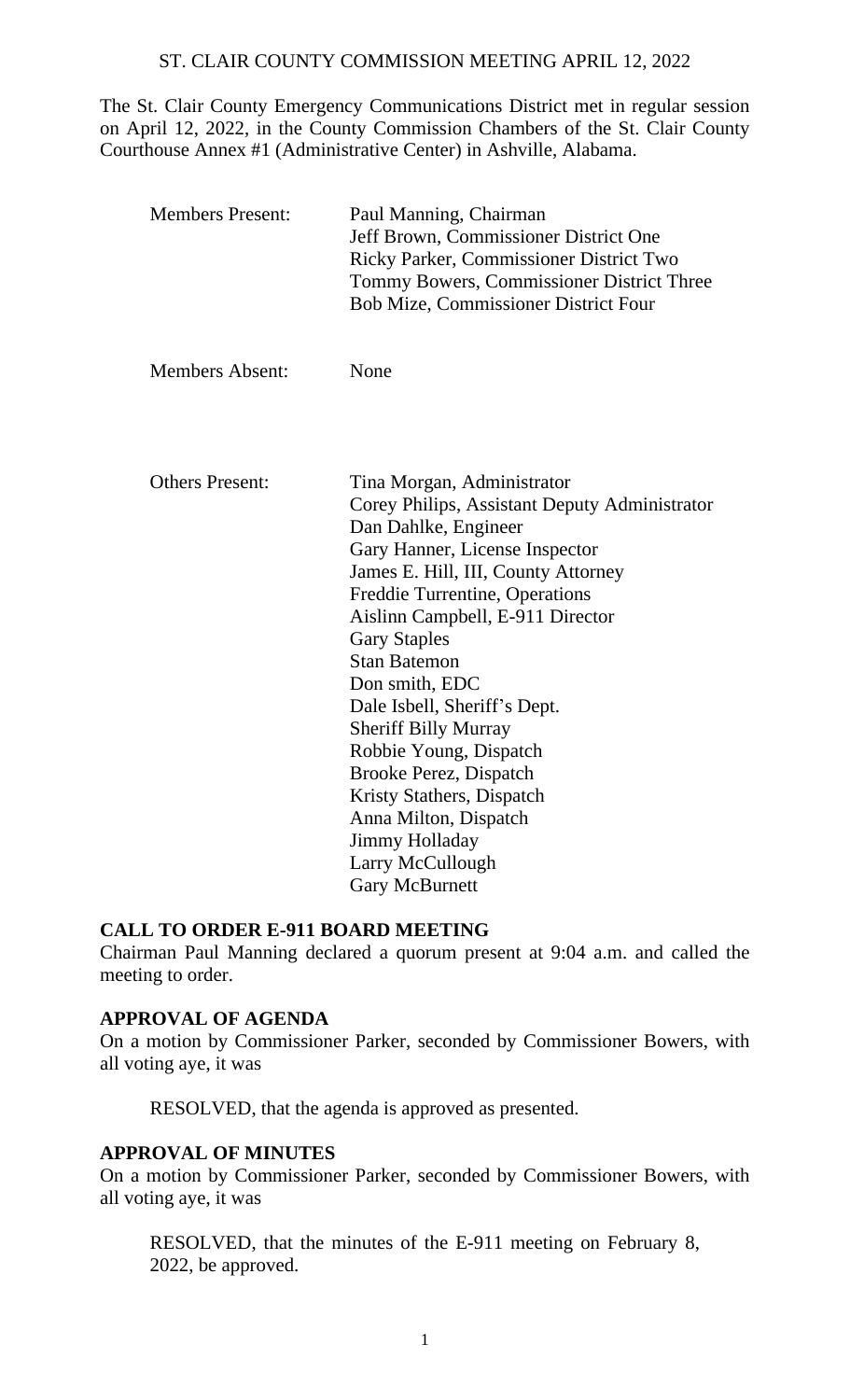## ST. CLAIR COUNTY COMMISSION MEETING APRIL 12, 2022

#### **NEW BUSINESS**

The first item of New Business was to discuss approval of an agreement with Rapid SOS. The 2-year agreement is at no cost. E-911 will work with Rapid SOS on a trial period to see how the system will work with the county E-911 database. On a motion by Commissioner Parker, seconded by Commissioner Mize, with all voting aye, it was

RESOLVED, that an agreement with Rapid SOS. The 2-year agreement is at no cost is approved. E-911 will work with Rapid SOS on a trial period to see how the system will work with the county E-911 database. (Agreement to be made a part of these minutes as Attachment #1)

There being no further business, the meeting adjourned, subject to call, at approximately 9:06 a.m. On a motion by Commissioner Bowers, seconded by Commissioner Brown, with all voting aye.

{SIGNATURE PAGE TO FOLLOW}